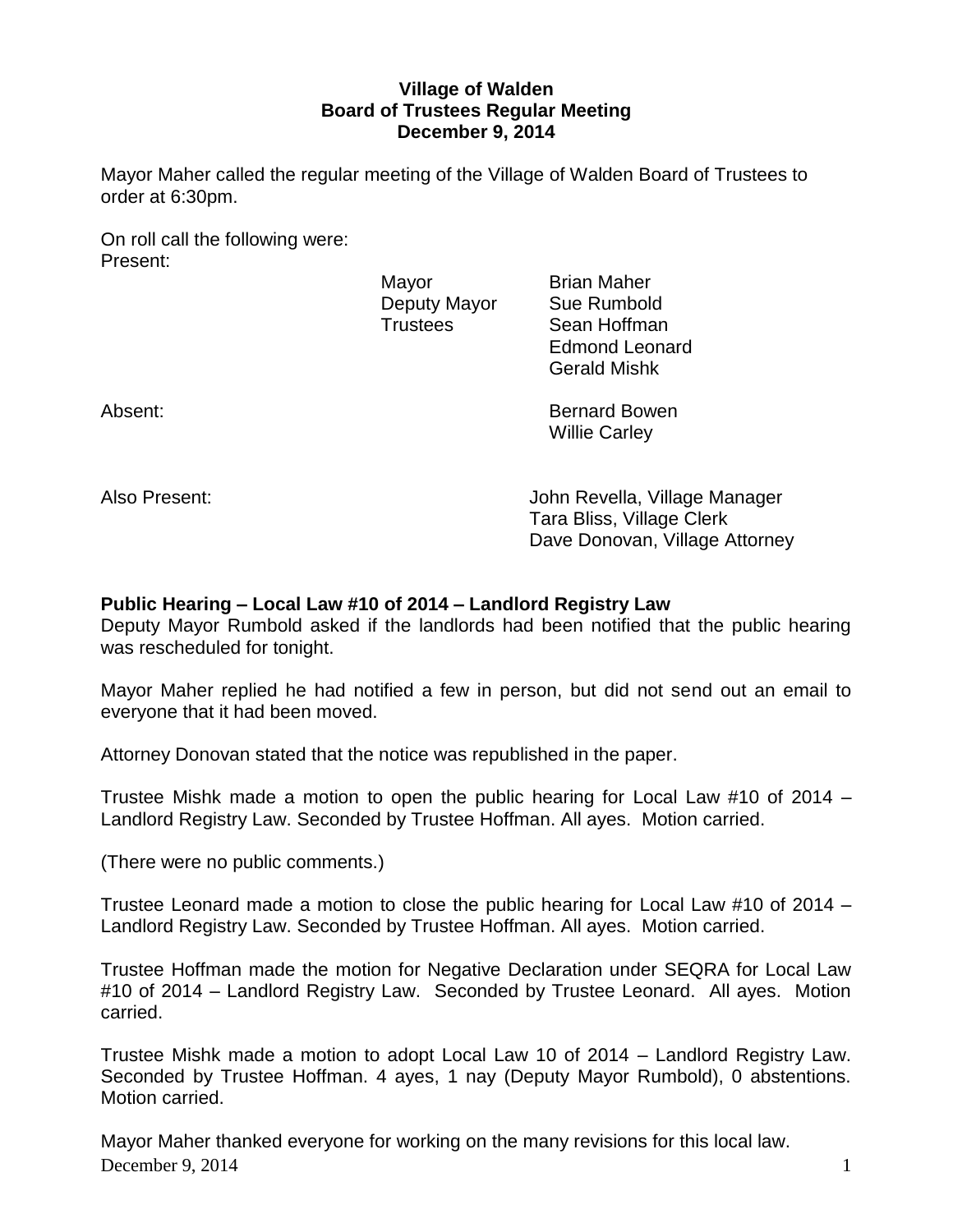# **Hearing – 25 South Montgomery Street**

Jay Buchalski, Code Enforcement Officer, explained that there is a large tree trunk that has fallen on the side of the house. It is laying across the stairs there and there are now children playing on it and before someone gets hurt he is requesting to get it removed. Other items were cleaned up at the property about 2 weeks ago but not the tree for some reason. It is a dangerous situation.

The owner/occupant was not present at the hearing.

Deputy Mayor Rumbold made a motion to give the Village Manager and the Code Enforcement Officer authority to have the tree trunk removed from 25 South Montgomery Street and the owners of the property charged for its removal. Seconded by Trustee Leonard. All ayes. Motion carried.

# **Village Manager's Report –**

- He has had to do some DPW supervision since the last meeting where he covered vacation time by the working leader and the mechanic.
- Had a snowstorm over Thanksgiving which went as smooth as possible. A few issues on Galloway about mailboxes but didn't hear any other complaints. Some mailboxes are leaning forward into the roadway and getting closer to the road every year could be from the people putting their hands into the mailboxes, not sure what caused it. Some of them are cracking and breaking off from the plow or the force of the snow as it's being plowed. The post office should be citing properties for violations as we cannot enforce violations of their code. We have given their code to the residents in the past and we let the postmaster know as well. No one witnessed the snow or the plow damaging the mailboxes that is just an allegation.
- We've had several water breaks since the last meeting. Keeping overtime to a minimum. Most have been service lines and one main on Wait Street.
- Crews cut back the trees including several on Ulster Avenue. DOT will be going out to do their trees also on Ulster Avenue. The crews finished patching of holes which all got done before the snowstorm.
- The tree in the square was up and decorated on time and the electric on Main Street are all set.
- Building Department move was successful, have been there since December 1<sup>st</sup>.
- Officer Morris is officially off 207c and has been retired effective November 17, 2014. We are working with PBA on a replacement.
- Department heads are all working on evaluations and inventory before year end.

Trustee Leonard asked when the no parking signs on S. Montgomery Street would be put in.

Manager Revella replied we are waiting for the UFPO then signs will go in as well as around the school.

Deputy Mayor Rumbold said she noticed a stack of returned water/sewer bills. What is the procedure with those?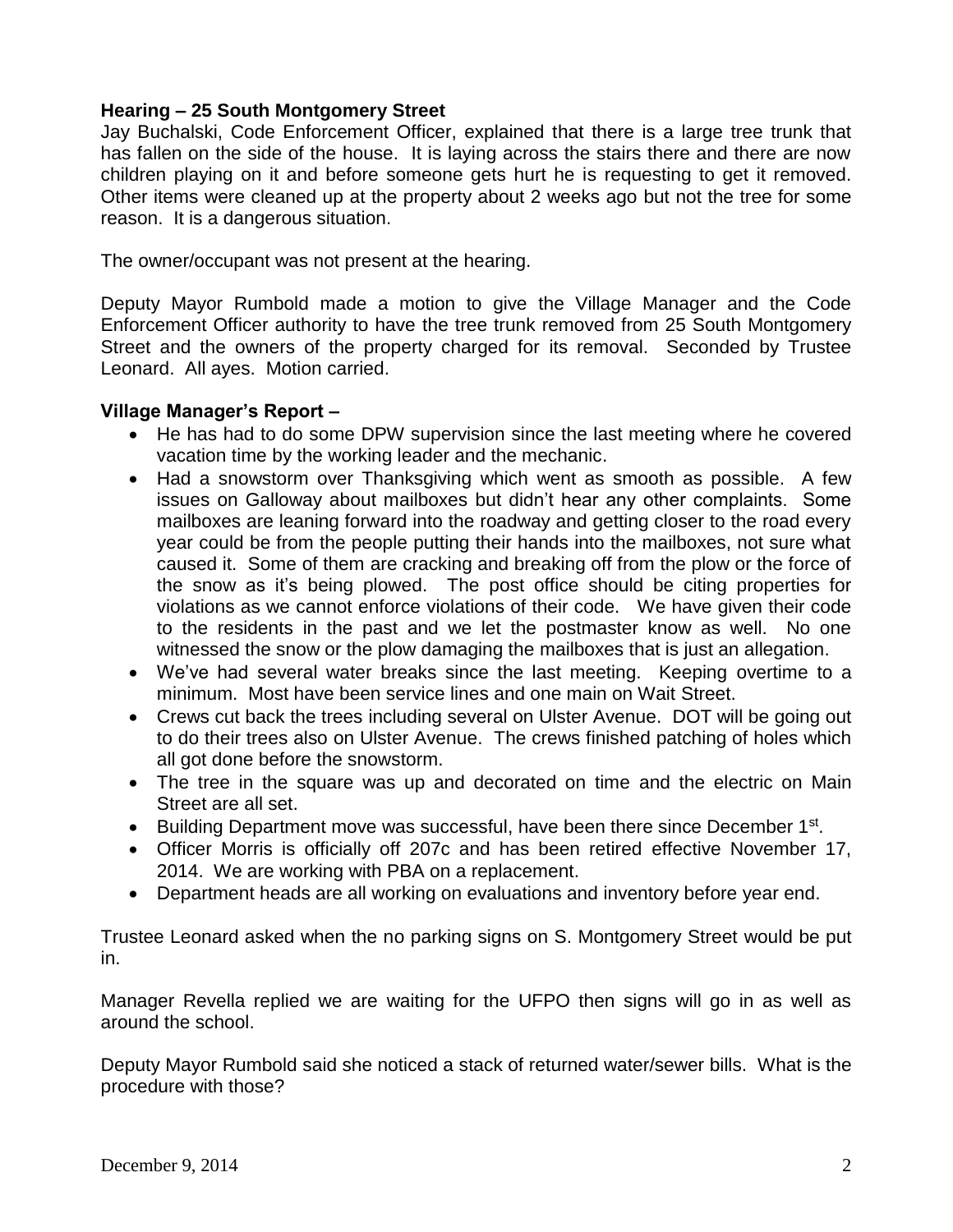Manager Revella replied we do our due diligence to make sure addresses are good. That amount is normal but some of them are from the last water/sewer billing. The Deputy Treasurer does as much as she can to get a good address. If we can't find it bills get added onto the taxes. The warrant gets signed on April  $30<sup>th</sup>$  and goes on the June tax bills.

Deputy Mayor Rumbold asked meanwhile, because the water department fund is supposed to be self-sustaining, how do we operate with that kind of money that is outstanding.

Manager Revella replied frugally. Our end of year projections have improved based on payments, revenues, project status, and lack of budget overages.

Deputy Mayor Rumbold asked how do the bills get to the \$3,000-\$4,000 point.

Manager Revella replied that people use that amount of water which is their business, but after a billing cycling then it becomes an issue and there is nothing else we can do. That particular property you are speaking of had a break that they didn't repair, and that amount was from one billing cycle.

Deputy Mayor Rumbold asked what happens to those that made payment arrangements but didn't make their payments.

Manager Revella replied that we just sent the water department a request to do shut offs this week. It's not good to do water shut offs in the winter, but we have done some repairs over the past year and should be fine to do shut offs.

#### **Approval of the November 18, 2014 Minutes**

Clerk Bliss listed 3 minor edits to the minutes all on page one.

Deputy Mayor Rumbold made a motion to approve the November 18, 2014 minutes with stated corrections. Seconded by Trustee Hoffman. All Ayes. Minutes approved.

#### **Trustee's Committee Reports**

**Town of Montgomery & Library Board liaison – Trustee Leonard**

Trustee Leonard stated he had nothing to report at this time.

#### **Village Clerk & Village Treasurer Liaison – Trustee Bowen**

Trustee Bowen was absent.

#### **Police Department Liaison – Deputy Mayor Rumbold**

Deputy Mayor Rumbold reported that it was in the newspaper the other day that Officer Montanaro and Officer Kurtz responded to an unresponsive female and saved her life by administering Naloxone. It is nice to be able to report something from the police department that is commendable like that. The snow emergency went well, only 12 cars were ticketed and 4 were towed.

Trustee Leonard added that Sgt. Metzger did something similar on Youngblood Road for a male.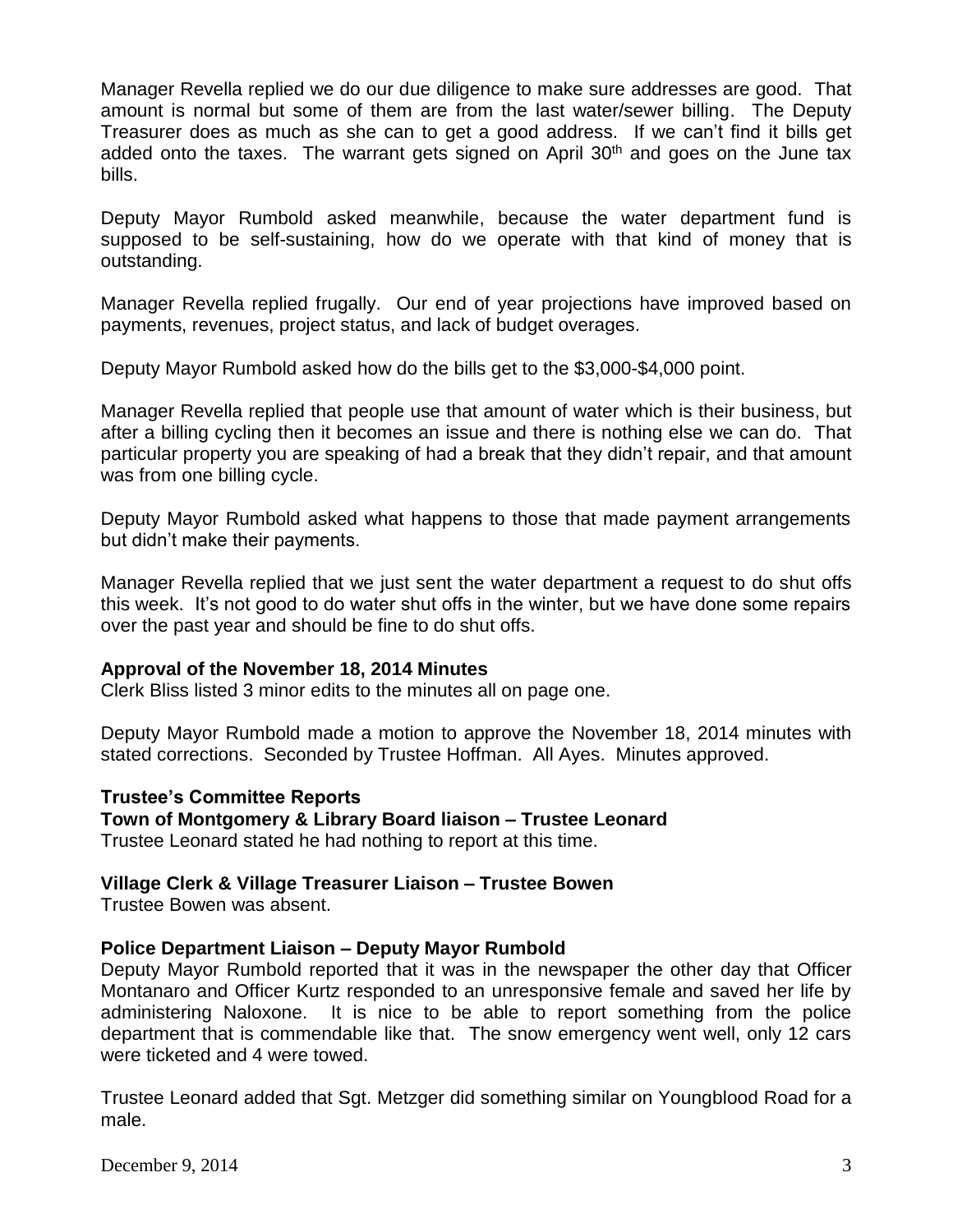# **Planning and Zoning Boards as well as the Building Department Liaison – Trustee Hoffman**

Trustee Hoffman reported that Dean and he met last week in the new offices which look great. Reviewed Planning and Zoning Board applications and work going on in the Thruway Plaza for both Mavis and Auto Zone.

Deputy Mayor Rumbold stated that the Scofield house looks really nice and is such a nice asset to the Village and looks great. She can't wait for the sign to get in to finish it off nicely. Also, it came in under budget.

Dean Stickles, Building Inspector, wanted to personally thank the Board for putting this in the budget this year. He thanked Manager Revella for pushing it along, and especially Mike Bliss and the Recreation and Parks Department for all their help with the move.

# **Recreation & Parks Department, Emergency Services, and Valley Central School Board Liaison – Trustee Carley**

Trustee Carley was absent.

# **Village Justice and DPW Liaison - Trustee Mishk**

Trustee Mishk stated the Judge is happy about the Dais. The judge is putting in a grant for funding for chairs for the Dias. He will meet with him to discuss future projects.

The Mayor read the community events calendar into the minutes.

#### **Public Comment on Business of the Board**

None.

#### **Action Items**

#### **Hearing Request – 17 Liberty Street**

Jay Buchalski, Code Enforcement Officer, explained that there is a couch on the side of the home in the driveway. There has been no response from the owner to date.

Deputy Mayor Rumbold made a motion to set a hearing for 17 Liberty Street for January 6, 2015 at 6:30pm or as soon thereafter as could be heard. Seconded by Trustee Mishk. All ayes. Motion carried.

#### **Draft Local Law #1 of 2015 – No Parking Zone – Highland Avenue**

Manager Revella stated that he went out and measured the area and it is a much shorter section and includes both sides of the road per the Board's request.

Deputy Mayor Rumbold made a motion to set a public hearing for Local Law #1 of 2015 – No Parking Zone – Highland Avenue for January 6, 2015 at 6:30pm or as soon thereafter as could be heard. Seconded by Trustee Leonard. All ayes. Motion carried.

#### **Taylor Biomass Contract Renewal**

Mayor Maher explained that we approved this contract a few years ago and there is a renewal on the table tonight.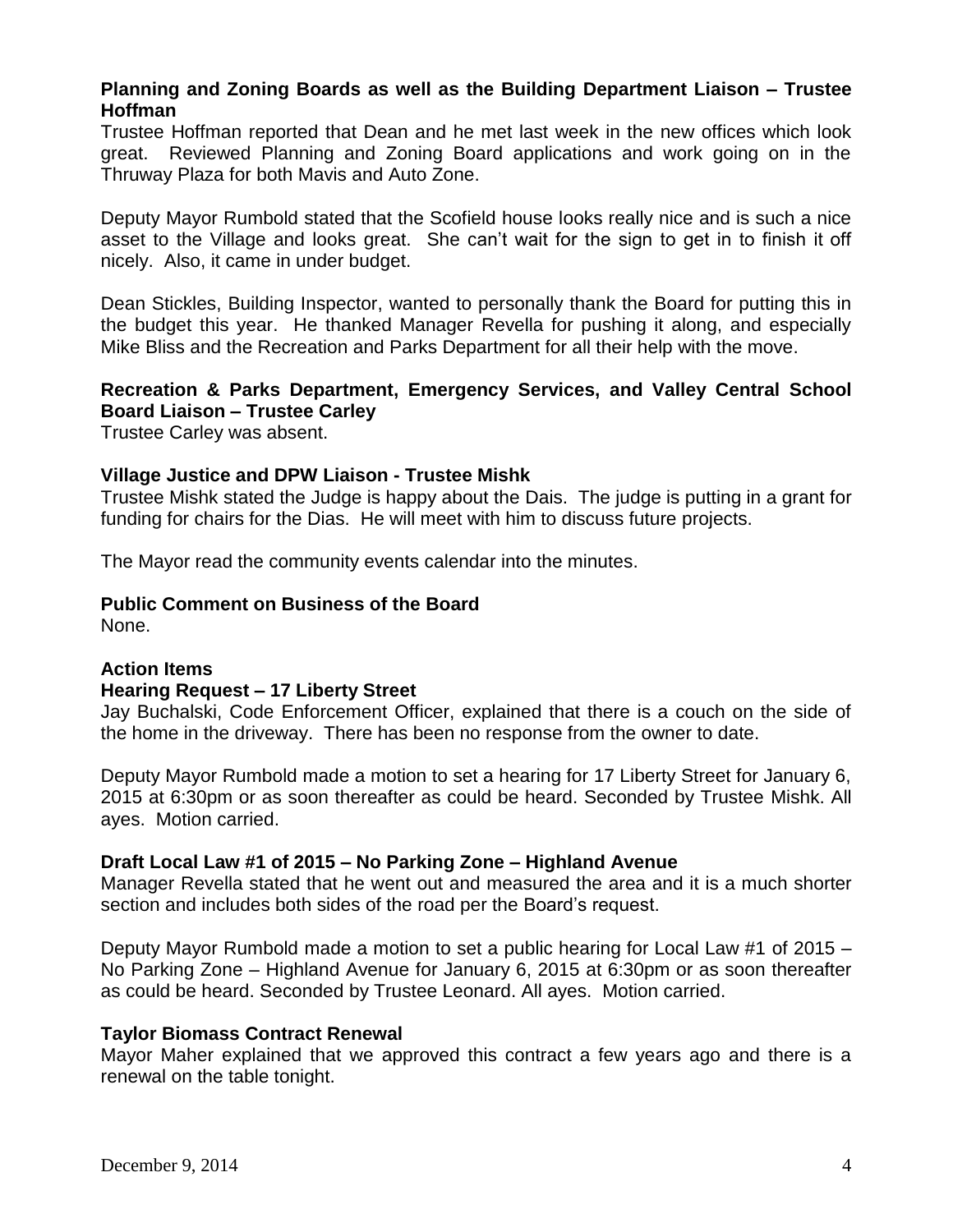Attorney Donovan stated that this renewal moves the opening date from December 31, 2014 to December 31, 2017. The initial year still starts the same rate. Funding has been found from a private source and not through a government initiative.

Trustee Leonard made a motion to give the Village Manager authority to sign the renewal contract with Taylor Biomass. Seconded by Deputy Mayor Rumbold. All ayes. Motion carried.

# **Village Snow Policy**

Manager Revella explained that there was a snow policy that was adopted a long time ago and we have made some changes. We were advised to not include specific buildings and properties.

Attorney Donovan asked if in the past this was an internal Police Department policy. If so, he would recommend holding off on taking action on this and suggested that we add Attorney Client Privilege to this evenings Executive Session. He would like to discuss the distinction between a Departmental Policy and a Village Policy.

#### **Discussion Items**

# **Code Revisions – Chickens & Hens**

Manager Revella explained that our Village code does not provide for people to have chickens or hens at their home. He posted it on social media and a lot of residents did weigh in on the topic, most of which was positive. Everyone was in agreement with a lot of the proposed restrictions on it including sizes of properties they would be allowed on, not permitting roosters due to noise and fighting issues, and the number of chickens/hens permitted on each property. He would suggest doing a draft local law if the Board is so inclined.

Trustee Hoffman stated that initially he chuckled but then he looked into it and was surprised at the number of municipalities faced with this same issue. There seems to be a lot of problems inherent to this topic including nuisances to neighbors, noise issues, and odor issues, as well as health issues. He understands the economics and sustainability reasons but does not think this is an issue that we need to get involved with at this time.

Mayor Maher asked Dean Stickles, Building Inspector, if this is an issue where people have them illegally?

Dean replied that most are kept out of site. We've had more issues with roosters than hens over the years. His only question is who will enforce this? Police will not do that. Personally he doesn't feel they belong in a Village as properties do not have enough space.

Mayor Maher stated that where he grew up he would agree that is not the place for them but he asked if Dean thought that some properties did have enough land to do that.

Dean replied that maybe some that have 15,000 square feet of property. He feels there should be some sort of approval process as well. How do we regulate the number people have and how they are kept?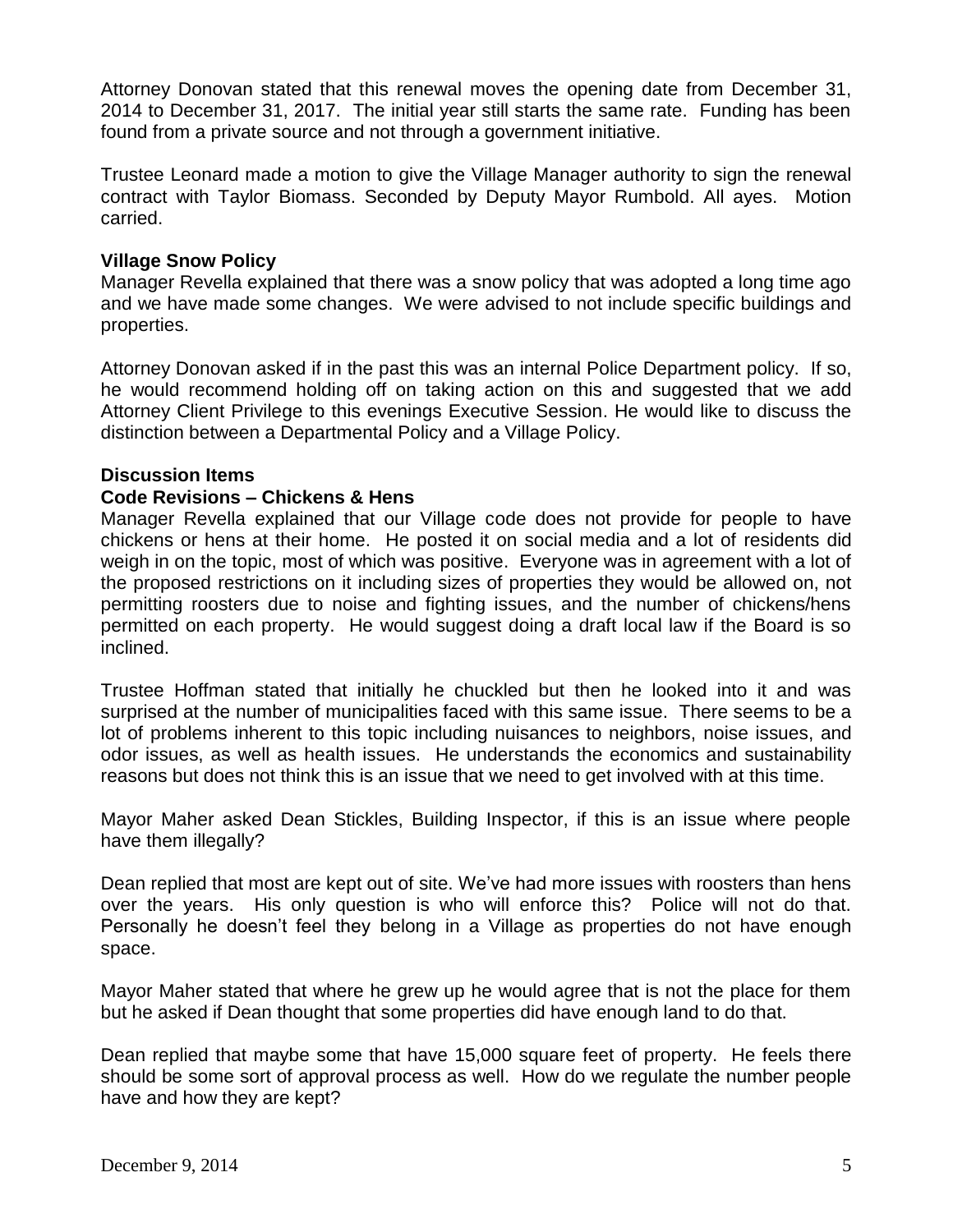Deputy Mayor Rumbold added that as a child they had chickens but she lived in the country on a property that had 3 acres of land. She can tell you it is not easy to keep chickens, it's hard to keep the area clean and there is an odor. Before she would be inclined to draft a law she would like to see if we can have a presentation perhaps from Cornell Cooperative Extension on the care and requirements of chickens and hens. If people are interested in this they may not understand the expense or the work involved in maintaining chickens.

Manager Revella stated that he would speak to the Library to see if they would sponsor an educational seminar and see how well it is attended before we go into drafting a law. If it's not well attended perhaps we don't need to move forward.

# **Public Comment**

Anita Vandermark, 76 Highland Avenue, asked if the contractor would come back to clean up the piles of dirt on the Highland Avenue sidewalk project.

Manager Revella replied that yes, they will come back and clean up the piles but they will not be able to reseed due to the weather.

Anita asked what the plan is for Highland Avenue parking law.

Manager Revella replied that there will be no parking for the first 170 feet on the Nash/North side and 150 feet on the South side which is about 2 car lengths towards the bridge. The home owner's on that side, the Nicoli's, are in favor of reducing the issues there as well and are ok with having no parking where he just described.

Anita added that everyone did an outstanding job with Christmas in the Square.

#### **Payment of the Audited Bills**

Trustee Mishk made a motion to pay the audited bills. Seconded by Deputy Mayor Rumbold. All ayes. Motion carried.

#### **Correspondence**

None.

#### **Miscellaneous Comments from the Board of Trustees**

Trustee Mishk commented that he wanted to commend everyone on the tree lighting ceremony. It was great, well attended, and well set up. He asked if anything new came up on the bus stop issue.

Mayor Maher stated he was unfortunately not able to connect with the school district to set up a meeting. There is a new person in that position and they reached out to us today to set up a meeting. We are looking at next Tuesday or Wednesday for a meeting with Chief, Willie, John and himself.

Trustee Hoffman commented that the tree lighting was wonderful and the toys for tots train on Sunday was also well attended.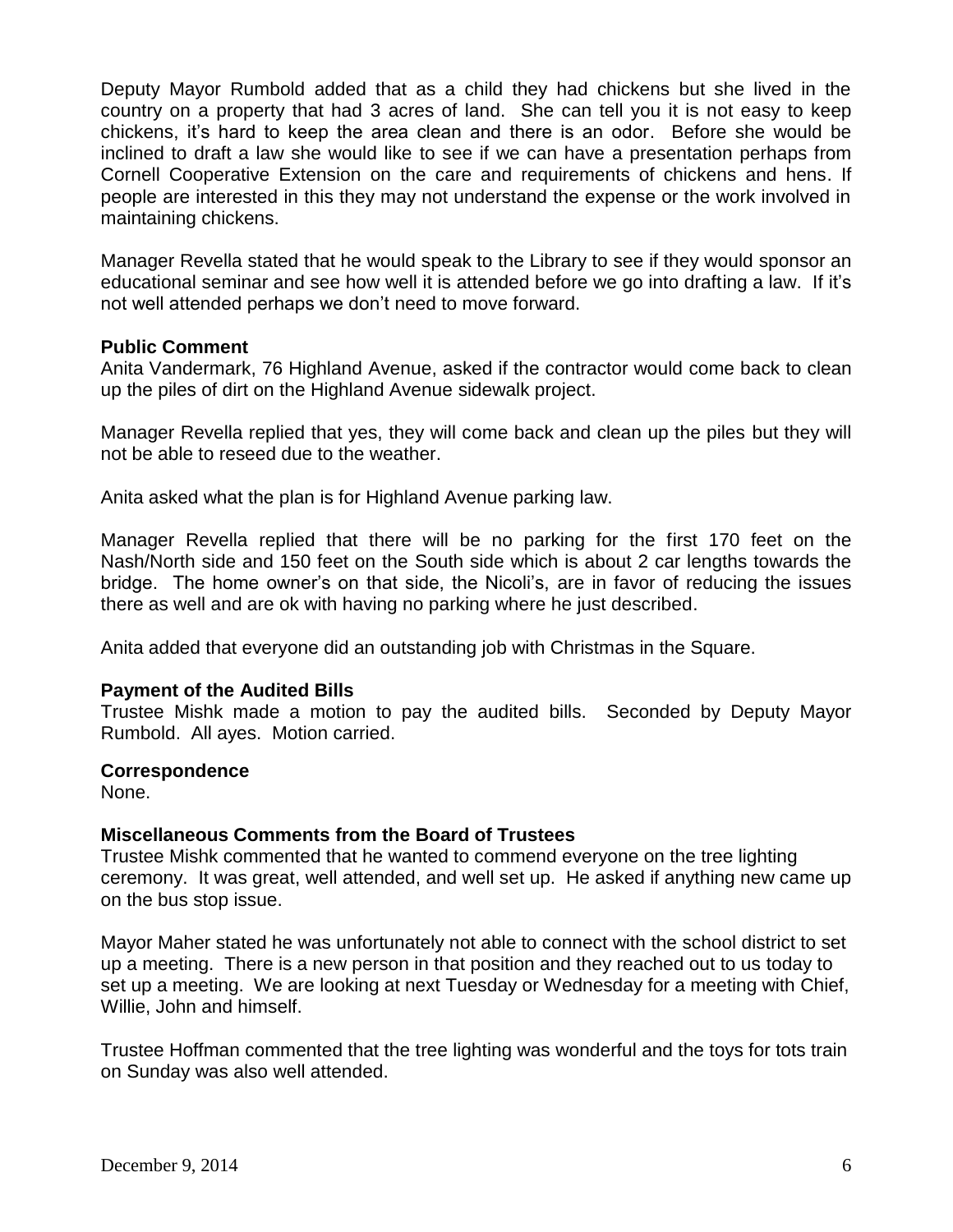Deputy Mayor Rumbold stated that she feels we need to think about a speaker system when we do Christmas in the Square. What we had seemed inadequate when we had the 9/11 ceremony any of the ceremonies held down at Veterans Park.

Manager Revella stated that we have one we just need to utilize the equipment, it is part of the movie system we purchased.

Mayor Maher added that it was not set up because of the movie showing on the screen, so we used the system that the Live Nativity had this time but then we moved our system when the movie was over to the stage when Santa arrived. We talked about elevating it for next time where it's supposed to be so people could hear it better.

Manager Revella added that we could look into getting electric down at the bottom of the hill at Veterans Park where the ceremonies take place as the Community Council uses their battery operated system since there is no electric at the bottom of the hill. They had used a generator in the past but it is too noisy. Perhaps we can tap into the lights on the bridge. He will look into that for the future.

Deputy Mayor Rumbold continued that Christmas in the Square was wonderful, the tree is beautiful, the Department of Public Works and the Recreation and Parks Department did a great job. The Walden House Tea on Sunday was absolutely wonderful as well, great tea, delicious food, warm fire, and wonderful music.

Trustee Leonard commented that Peter had mentioned that he thought we should start a list of houses that are not occupied and if everyone looked around it wouldn't be a bad idea.

Manager Revella replied that Dean already has a list.

Dean Stickles asked what purpose Peter was looking for the list.

Trustee Leonard replied for when it snows, sidewalks and shoveling. He suggested he ask Peter as he thought it would be a good idea for some reason.

Mayor Maher asked if anyone attended the Sunshine Society luncheon today.

Clerk Bliss replied that she, Manager Revella, Deputy Mayor Rumbold, and Recreation Coordinator Mike Bliss all attended today and it was beautiful and a special treat.

Trustee Mishk wanted to relay that he has heard from a number of people from a number of different organizations who wanted to publicly commend the Recreation and Parks Department and Department of Public Works for their hard work in making the Square look stunning for the Harvest Fest and Christmas in the Square. It really looks wonderful.

Mayor Maher apologized to Anita Vandermark for not responding to her that he was unable to attend the Sunshine Society luncheon that was held today. He thought he had responded and he was sorry that he missed it.

December 9, 2014  $\overline{7}$ Deputy Mayor Rumbold added that they really do a wonderful service and they don't get a lot of recognition for it.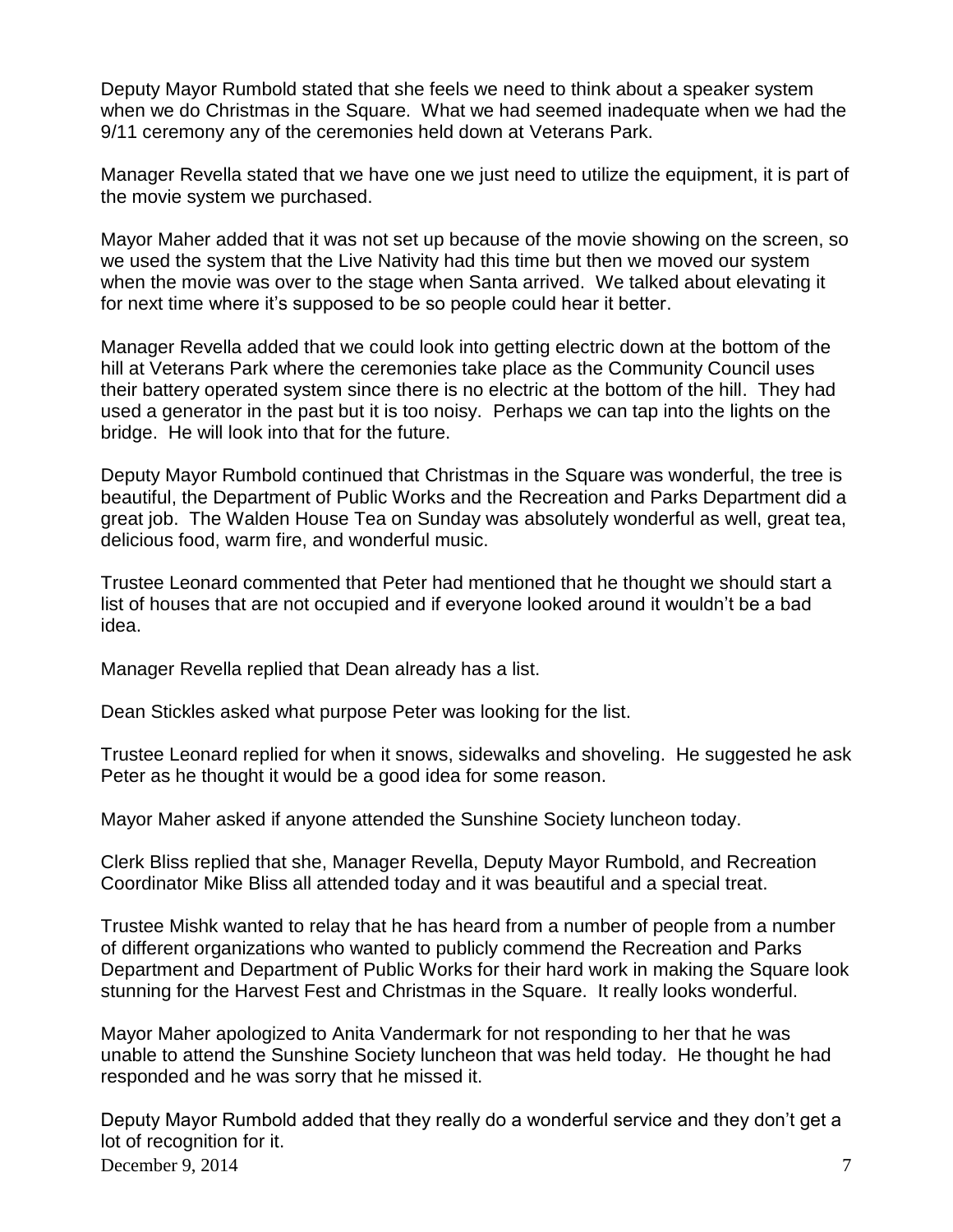Manager Revella stated they provide equipment for people who may be immobilized or need to borrow equipment for a short period of time.

Clerk Bliss added that it's a lot of coordination for the volunteers and personal time spent to help the residents who need assistance and it's not just in the Village it's in the Town of Montgomery.

Anita added they also visit the nursing homes and people who are shut in.

Clerk Bliss wanted to remind everyone about Leadership Day on Thursday, January 8, 2015 at 6:30pm. The honorees will be notified and then the public announcement will be out for everyone.

# **Executive Session**

Deputy Mayor Rumbold moved to go into Executive Session to discuss personnel of a particular person, Collective Bargaining Negotiations with the PBA, and attorney client privilege session. Seconded by Trustee Hoffman. All Ayes. Motion Carried.

# **Reconvene**

Trustee Hoffman moved to reconvene the regular meeting. Seconded by Deputy Mayor Rumbold. All ayes. Motion carried.

# **Village Clerk Request**

Mayor Maher made a motion to grant the Village Clerk an additional year to move within the Village limits as requested. Seconded by Trustee Hoffman. All Ayes. Motion Carried.

#### **PBA Negotiations**

Mayor Maher made a motion to allow the committee to re-enter PBA Negotiations. Seconded by Trustee Hoffman. All Ayes. Motion Carried.

# **Adjournment**

Trustee Hoffman moved to adjourn. Seconded by Trustee Mishk. All ayes. Meeting adjourned.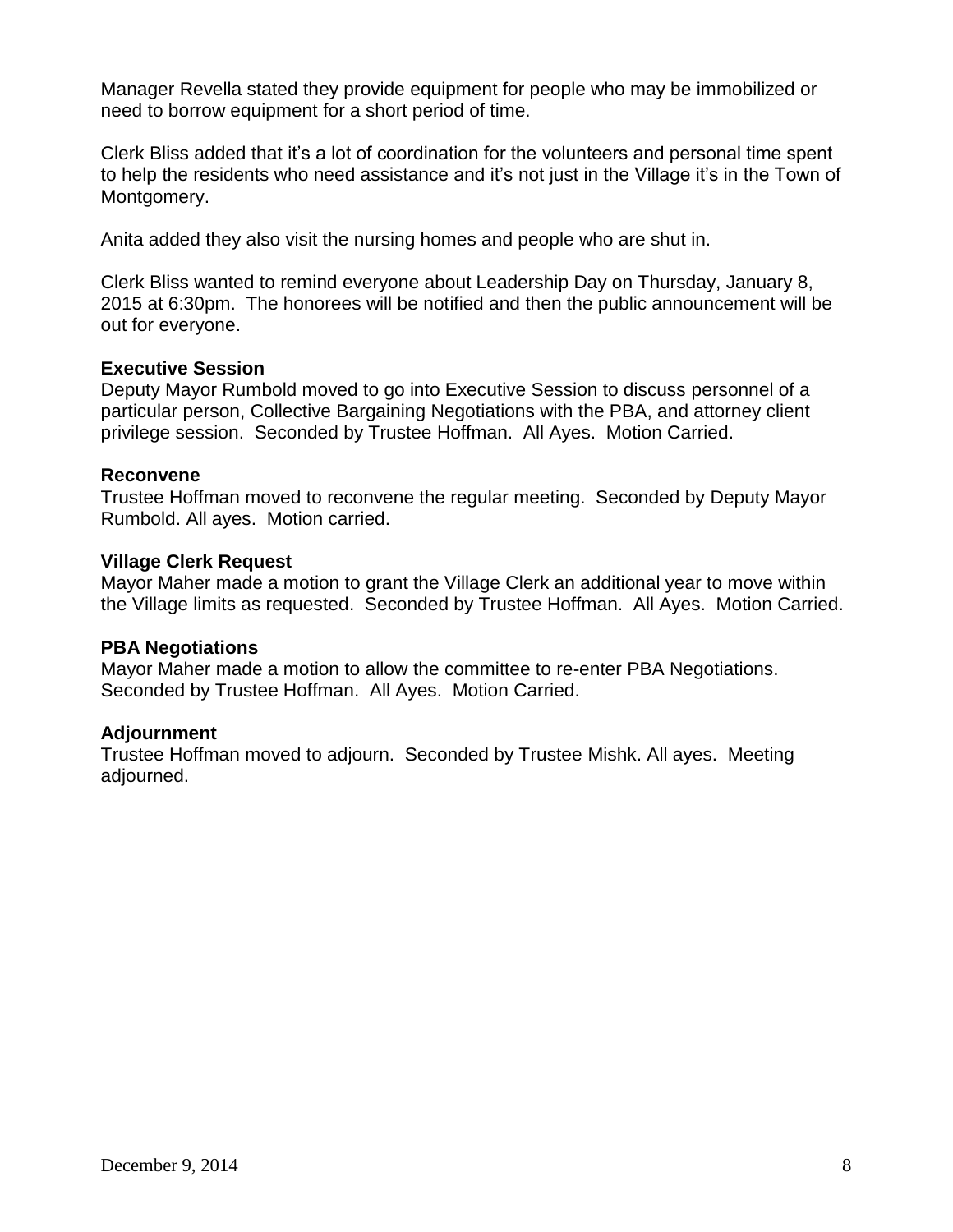# **Village of Walden Board of Trustees Regular Meeting December 9, 2014 Motions & Resolutions**

# **Public Hearing – Local Law #10 of 2014 – Landlord Registry Law**

Trustee Mishk made a motion to open the public hearing for Local Law #10 of 2014 – Landlord Registry Law. Seconded by Trustee Hoffman. All ayes. Motion carried.

Trustee Leonard made a motion to close the public hearing for Local Law #10 of 2014 – Landlord Registry Law. Seconded by Trustee Hoffman. All ayes. Motion carried.

Trustee Hoffman made the motion for Negative Declaration under SEQRA for Local Law #10 of 2014 – Landlord Registry Law. Seconded by Trustee Leonard. All ayes. Motion carried.

Trustee Mishk made a motion to adopt Local Law 10 of 2014 – Landlord Registry Law. Seconded by Trustee Hoffman. 4 ayes, 1 nay (Deputy Mayor Rumbold), 0 abstentions. Motion carried.

# **Hearing – 25 South Montgomery Street**

Deputy Mayor Rumbold made a motion to give the Village Manager and the Code Enforcement Officer authority to have the tree trunk removed from 25 South Montgomery Street and the owners of the property charged for its removal. Seconded by Trustee Leonard. All ayes. Motion carried.

#### **Approval of the November 18, 2014 Minutes**

Deputy Mayor Rumbold made a motion to approve the November 18, 2014 minutes with stated corrections. Seconded by Trustee Hoffman. All Ayes. Minutes approved.

#### **Hearing Request – 17 Liberty Street**

Deputy Mayor Rumbold made a motion to set a hearing for 17 Liberty Street for January 6, 2015 at 6:30pm or as soon thereafter as could be heard. Seconded by Trustee Mishk. All ayes. Motion carried.

# **Draft Local Law #1 of 2015 – No Parking Zone – Highland Avenue**

Deputy Mayor Rumbold made a motion to set a public hearing for Local Law #1 of 2015 – No Parking Zone – Highland Avenue for January 6, 2015 at 6:30pm or as soon thereafter as could be heard. Seconded by Trustee Leonard. All ayes. Motion carried.

#### **Taylor Biomass Contract Renewal**

Trustee Leonard made a motion to give the Village Manager authority to sign the renewal contract with Taylor Biomass. Seconded by Deputy Mayor Rumbold. All ayes. Motion carried.

#### **Payment of the Audited Bills**

Trustee Mishk made a motion to pay the audited bills. Seconded by Deputy Mayor Rumbold. All ayes. Motion carried.